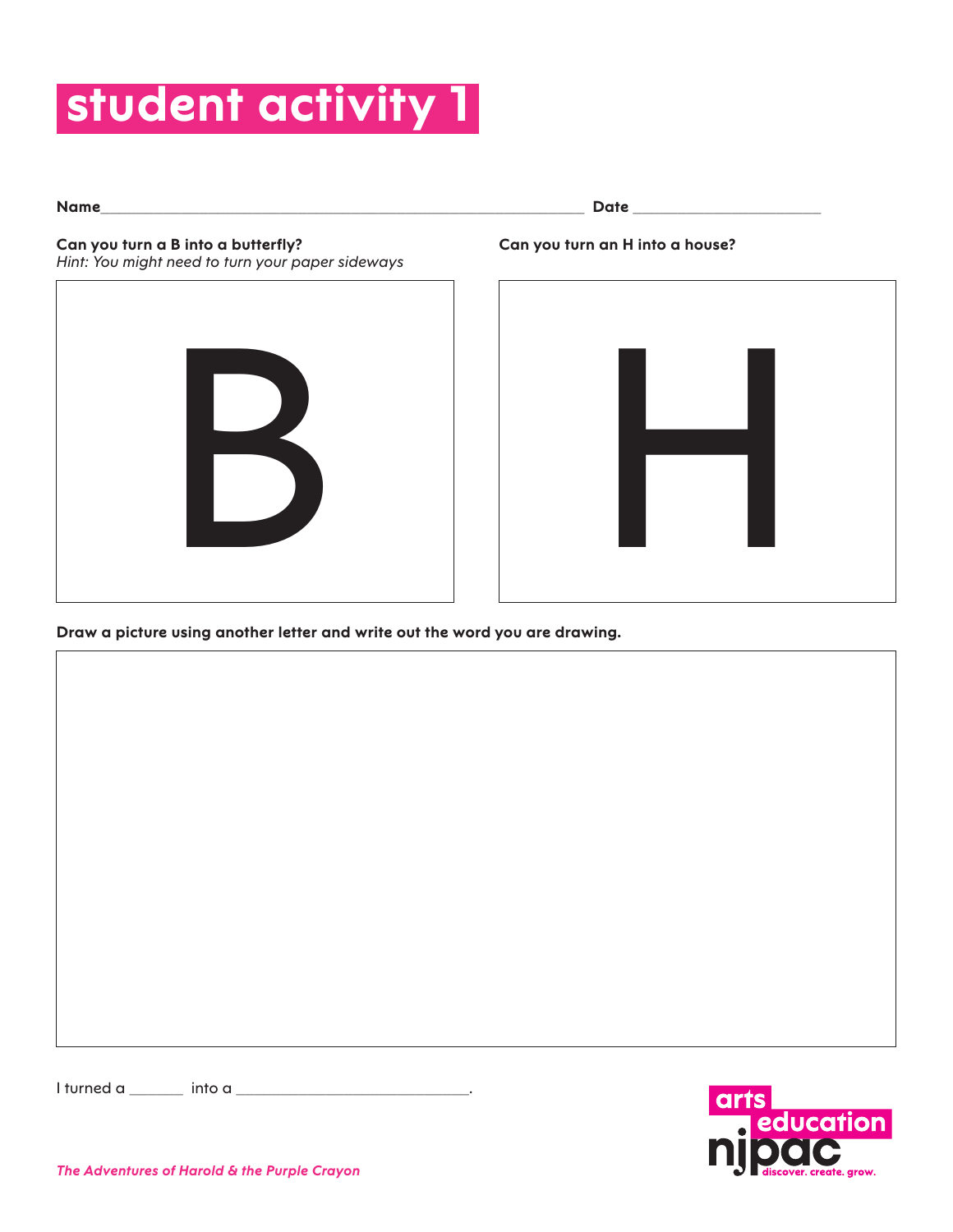## **student activity 2**

**Name**\_\_\_\_\_\_\_\_\_\_\_\_\_\_\_\_\_\_\_\_\_\_\_\_\_\_\_\_\_\_\_\_\_\_\_\_\_\_\_\_\_\_\_\_\_\_\_\_\_\_\_\_\_\_ **Date** \_\_\_\_\_\_\_\_\_\_\_\_\_\_\_\_\_\_\_\_\_

**Cut out the shapes below.** How many objects can you make by putting the shapes together? Can you make a house with a square and a triangle? Can you make an ice cream cone with a triangle and circle? How can you make a tree? What else can you make?